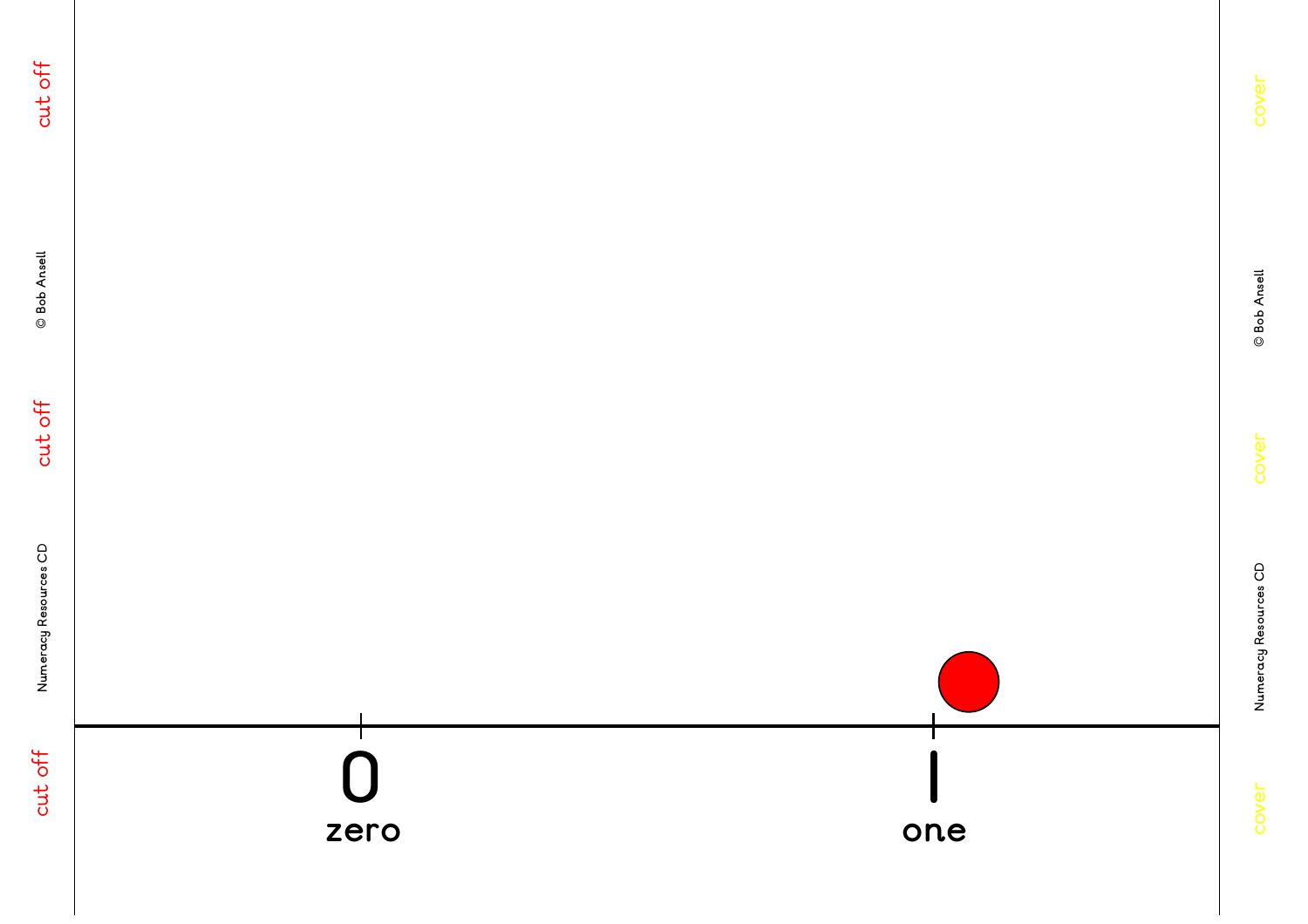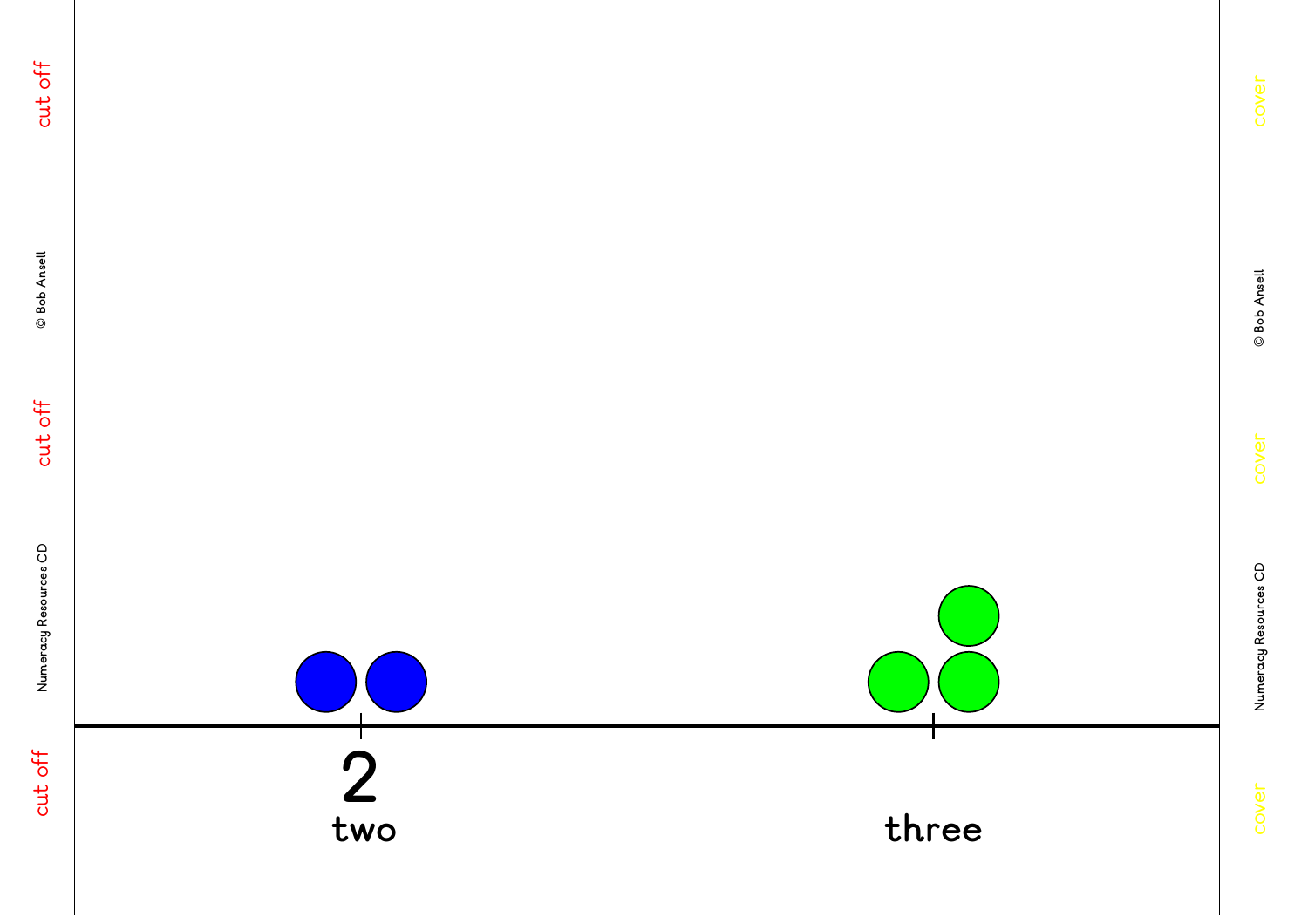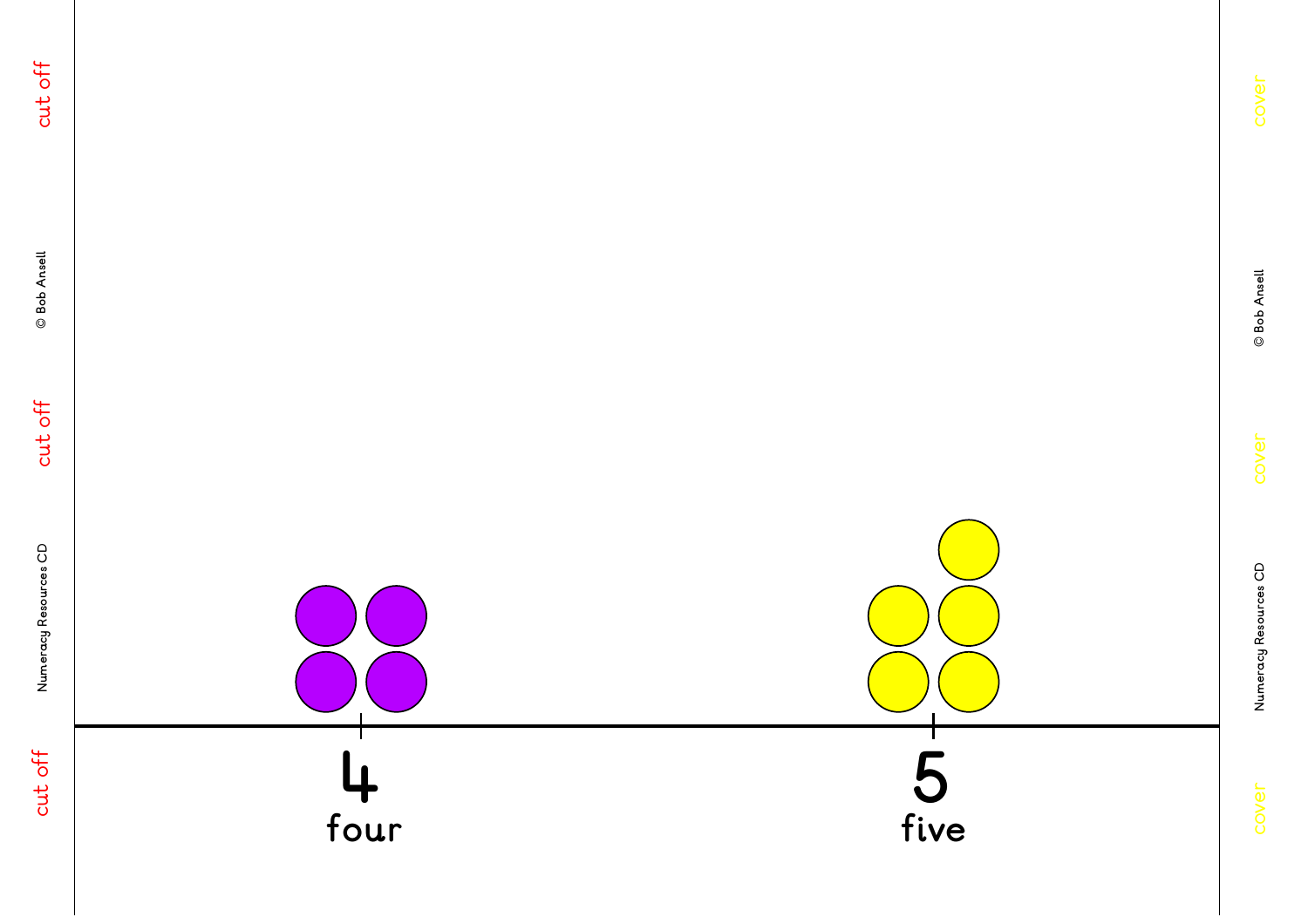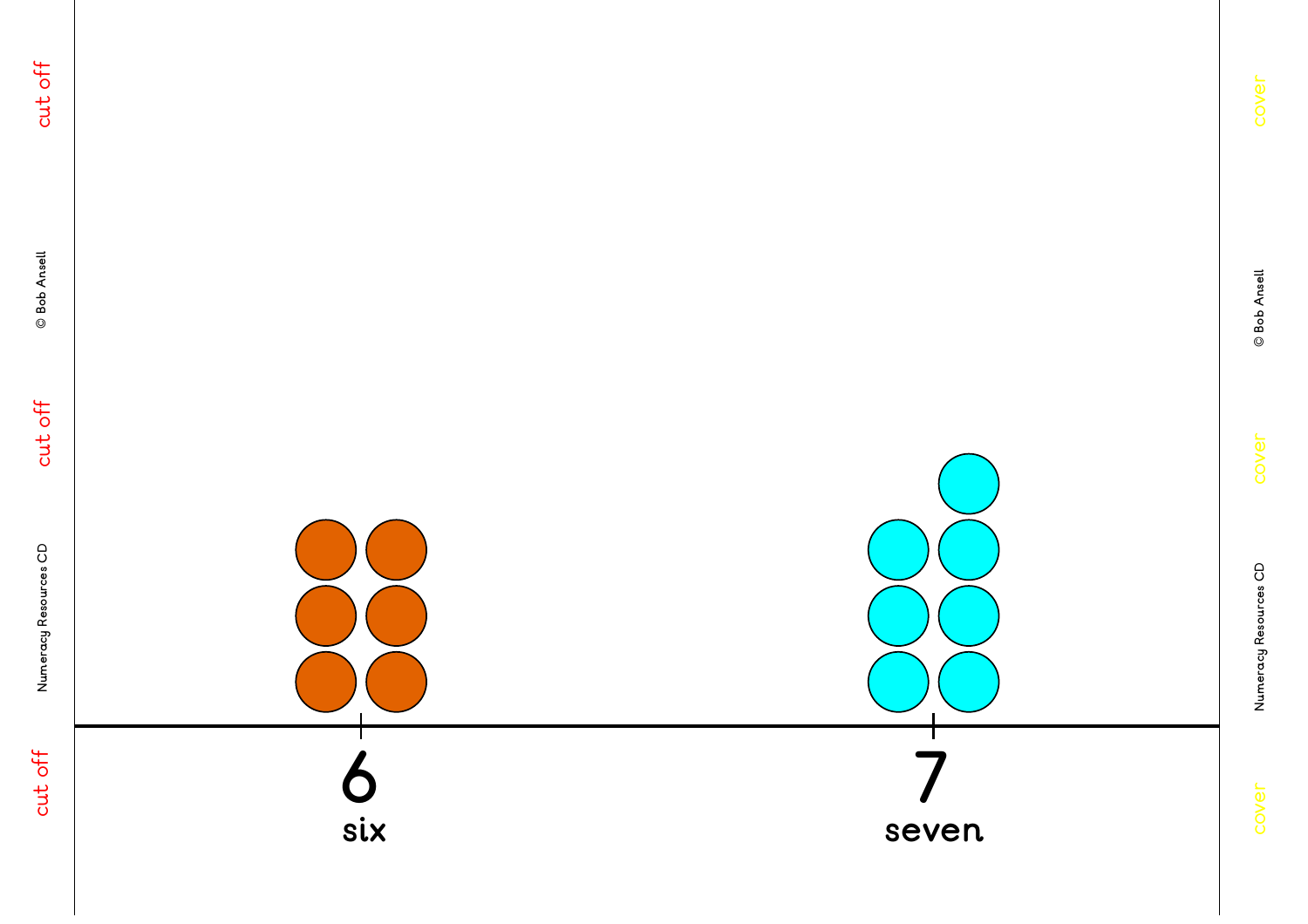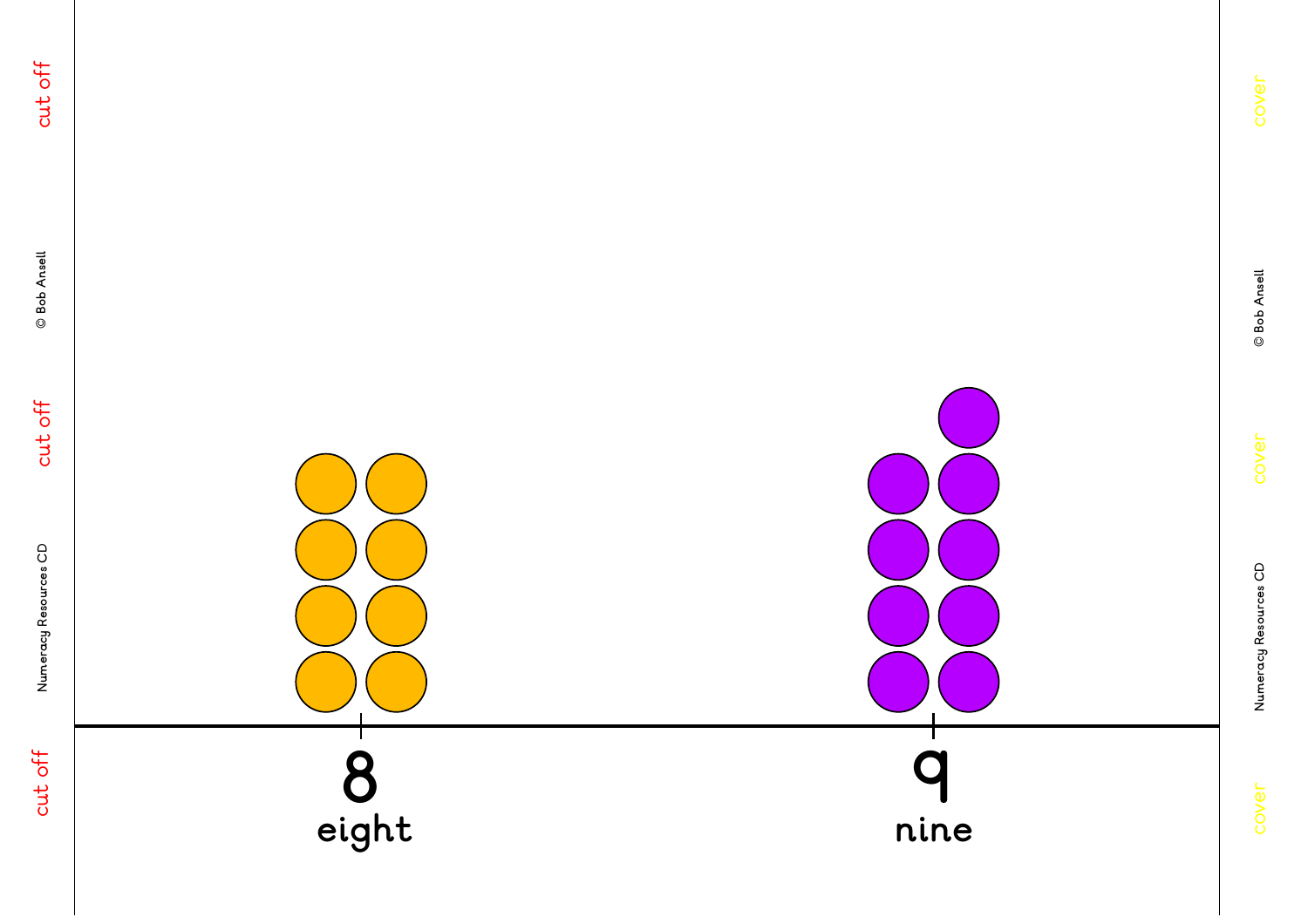![](_page_5_Figure_0.jpeg)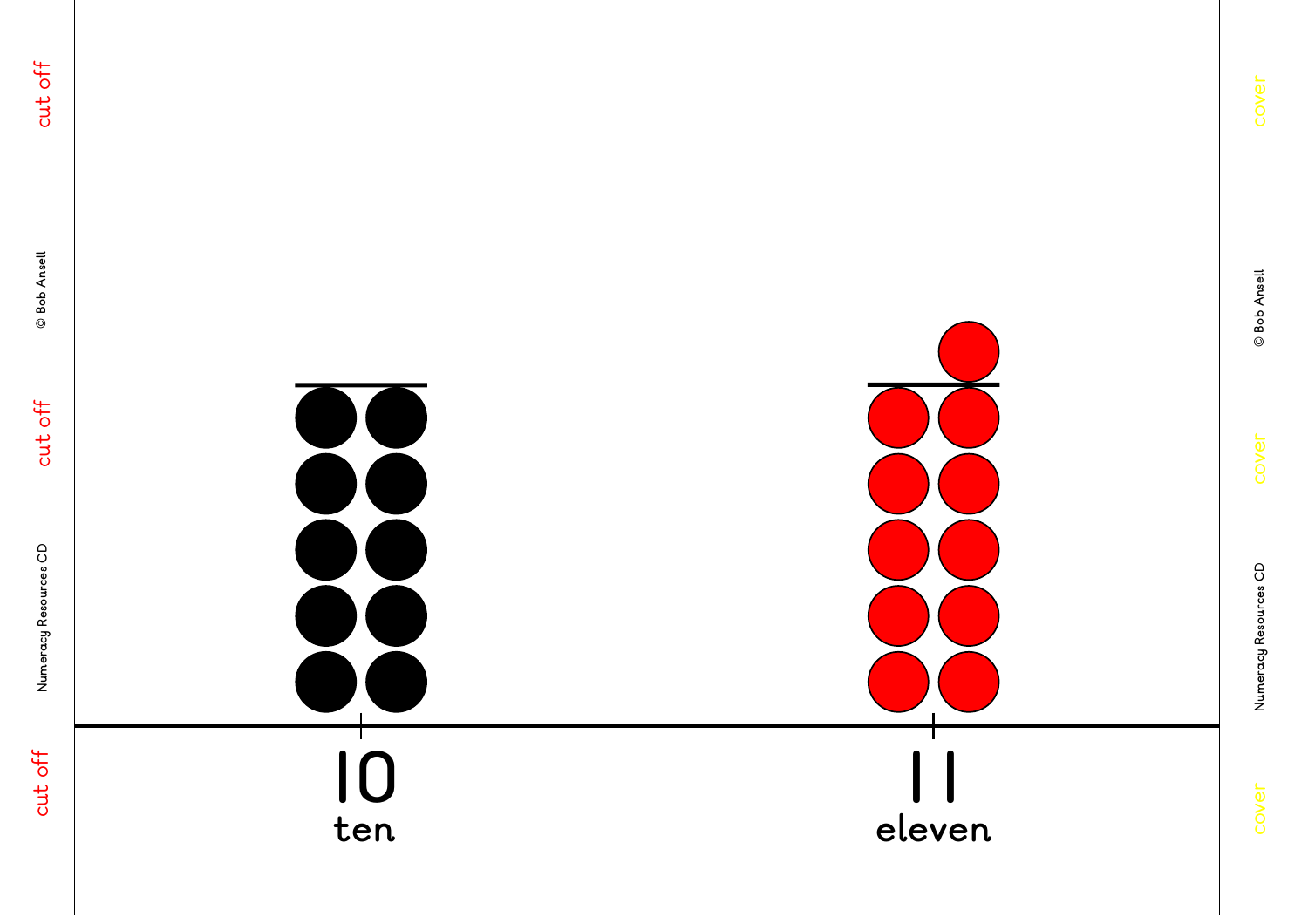![](_page_6_Figure_0.jpeg)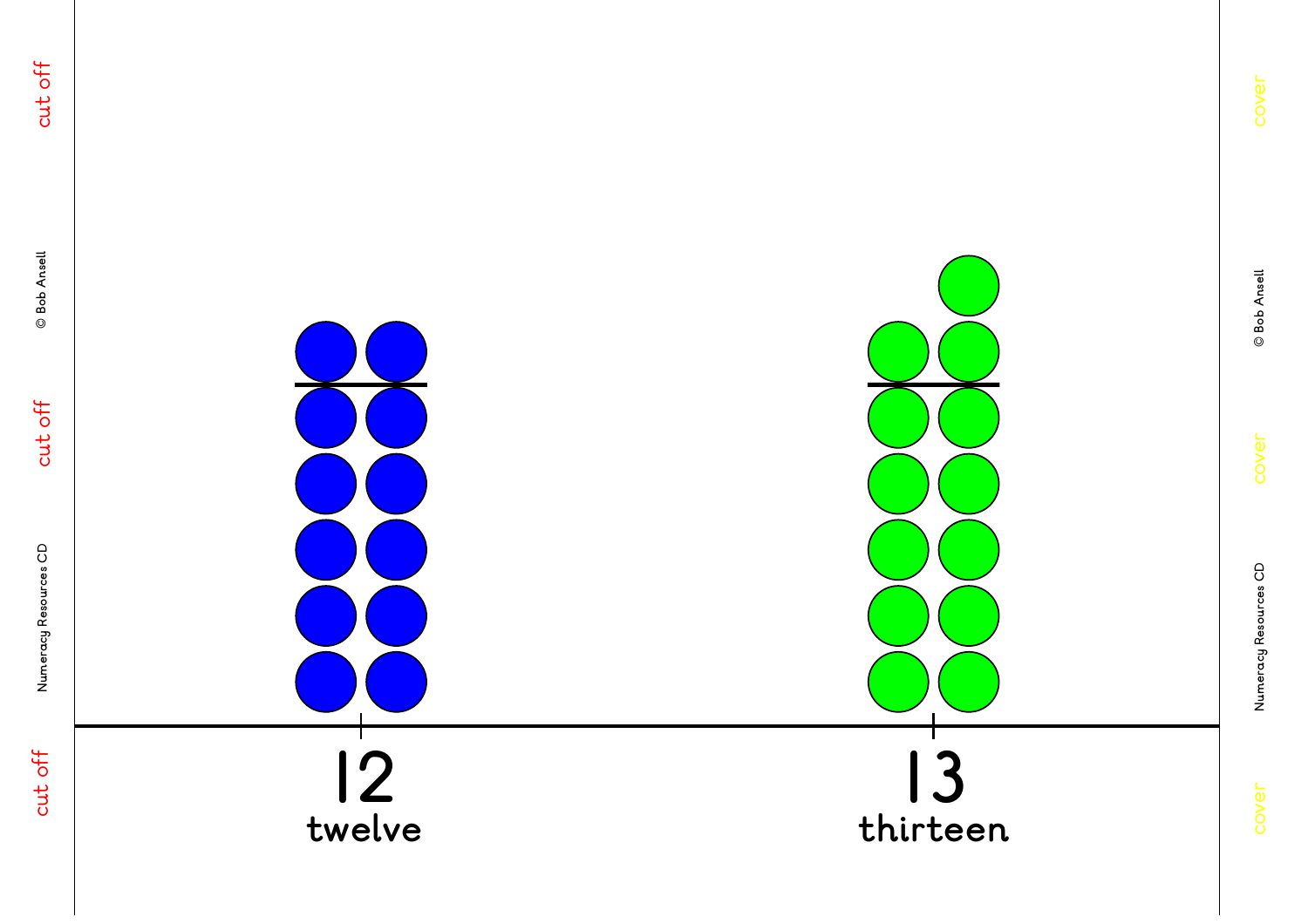![](_page_7_Figure_0.jpeg)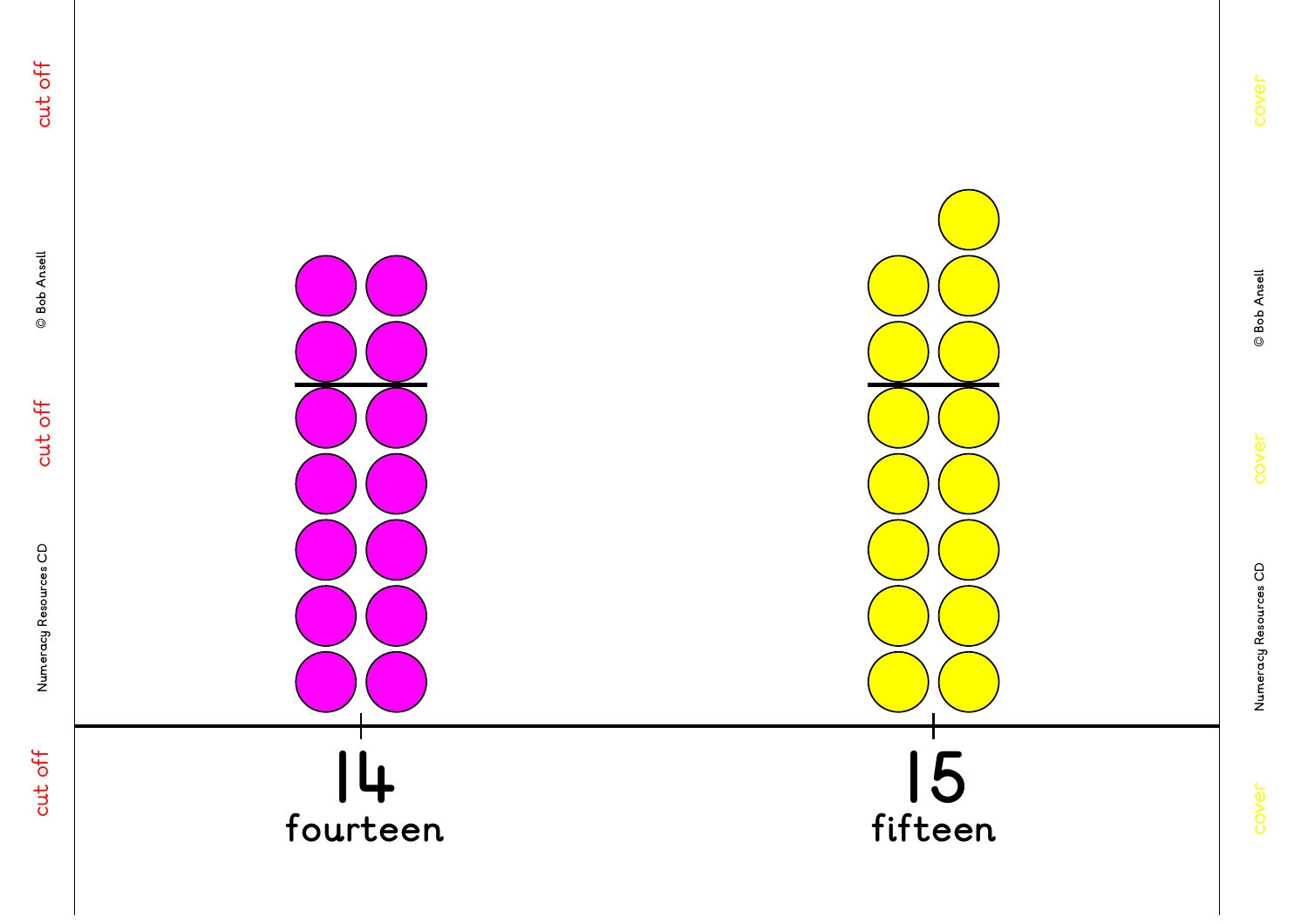![](_page_8_Figure_1.jpeg)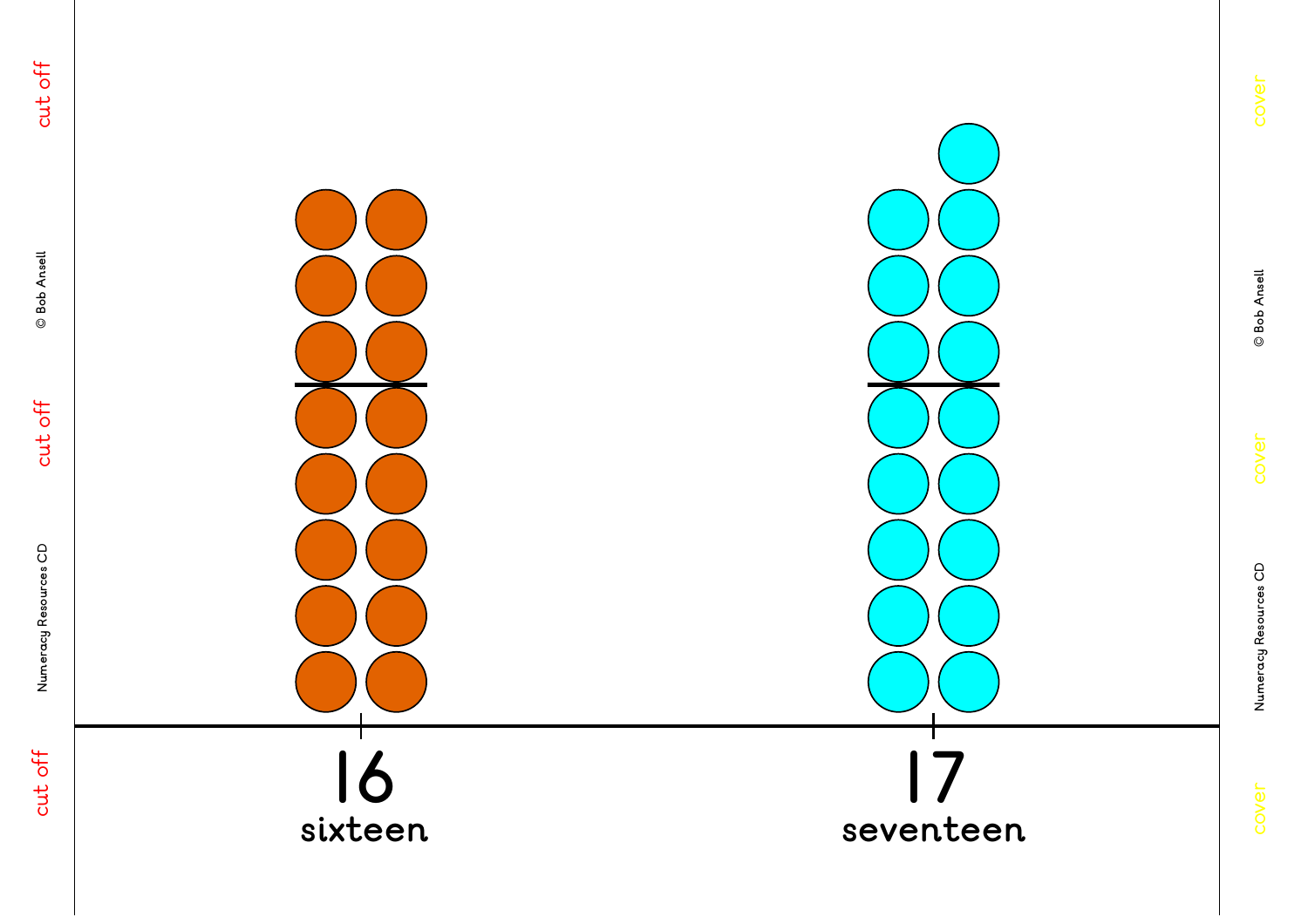![](_page_9_Figure_0.jpeg)